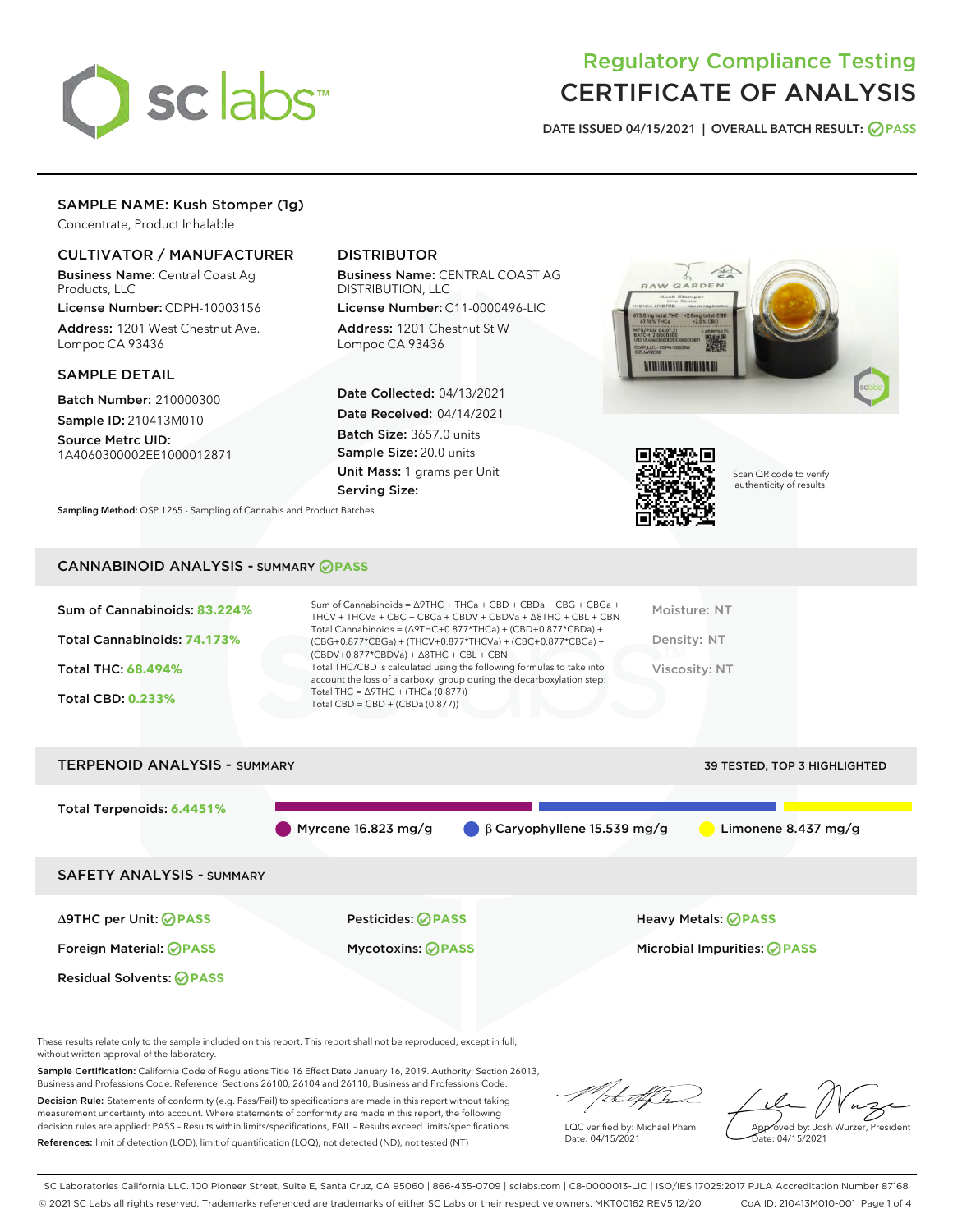



KUSH STOMPER (1G) | DATE ISSUED 04/15/2021 | OVERALL BATCH RESULT: @ PASS

#### CANNABINOID TEST RESULTS - 04/15/2021 2 PASS

Tested by high-performance liquid chromatography with diode-array detection (HPLC-DAD). **Method:** QSP 1157 - Analysis of Cannabinoids by HPLC-DAD

#### TOTAL CANNABINOIDS: **74.173%**

Total Cannabinoids (Total THC) + (Total CBD) + (Total CBG) + (Total THCV) + (Total CBC) + (Total CBDV) + ∆8THC + CBL + CBN

TOTAL THC: **68.494%** Total THC (∆9THC+0.877\*THCa)

TOTAL CBD: **0.233%**

Total CBD (CBD+0.877\*CBDa)

TOTAL CBG: 3.53% Total CBG (CBG+0.877\*CBGa)

TOTAL THCV: 0.469% Total THCV (THCV+0.877\*THCVa)

TOTAL CBC: 1.447% Total CBC (CBC+0.877\*CBCa)

TOTAL CBDV: ND Total CBDV (CBDV+0.877\*CBDVa)

| <b>COMPOUND</b>  | LOD/LOQ<br>(mg/g)          | <b>MEASUREMENT</b><br><b>UNCERTAINTY</b><br>(mg/g) | <b>RESULT</b><br>(mg/g) | <b>RESULT</b><br>(%) |
|------------------|----------------------------|----------------------------------------------------|-------------------------|----------------------|
| <b>THCa</b>      | 0.05/0.14                  | ±17.606                                            | 685.07                  | 68.507               |
| <b>A9THC</b>     | 0.06 / 0.26                | ±2.894                                             | 84.13                   | 8.413                |
| <b>CBGa</b>      | 0.1/0.2                    | ±1.56                                              | 29.8                    | 2.98                 |
| <b>CBCa</b>      | 0.07 / 0.28                | ±0.684                                             | 13.99                   | 1.399                |
| <b>CBG</b>       | 0.06/0.19                  | ±0.361                                             | 9.16                    | 0.916                |
| <b>THCVa</b>     | 0.07/0.20                  | ±0.211                                             | 4.43                    | 0.443                |
| <b>CBDa</b>      | 0.02 / 0.19                | ±0.078                                             | 2.66                    | 0.266                |
| <b>CBC</b>       | 0.2 / 0.5                  | ±0.06                                              | 2.2                     | 0.22                 |
| <b>THCV</b>      | 0.1/0.2                    | ±0.04                                              | 0.8                     | 0.08                 |
| $\triangle$ 8THC | 0.1 / 0.4                  | N/A                                                | <b>ND</b>               | <b>ND</b>            |
| <b>CBD</b>       | 0.07/0.29                  | N/A                                                | <b>ND</b>               | <b>ND</b>            |
| <b>CBDV</b>      | 0.04/0.15                  | N/A                                                | <b>ND</b>               | <b>ND</b>            |
| <b>CBDVa</b>     | 0.03/0.53                  | N/A                                                | <b>ND</b>               | <b>ND</b>            |
| <b>CBL</b>       | 0.06 / 0.24                | N/A                                                | <b>ND</b>               | <b>ND</b>            |
| <b>CBN</b>       | 0.1/0.3                    | N/A                                                | <b>ND</b>               | <b>ND</b>            |
|                  | <b>SUM OF CANNABINOIDS</b> |                                                    | 832.24 mg/g             | 83.224%              |

#### **UNIT MASS: 1 grams per Unit**

| ∆9THC per Unit                        | 1120 per-package limit | 84.13 mg/unit<br><b>PASS</b> |
|---------------------------------------|------------------------|------------------------------|
| <b>Total THC per Unit</b>             |                        | 684.94 mg/unit               |
| <b>CBD per Unit</b>                   |                        | <b>ND</b>                    |
| <b>Total CBD per Unit</b>             |                        | $2.33$ mg/unit               |
| Sum of Cannabinoids<br>per Unit       |                        | 832.24 mg/unit               |
| <b>Total Cannabinoids</b><br>per Unit |                        | 741.73 mg/unit               |
| <b>MOISTURE TEST RESULT</b>           | DENSITY TEST RESULT    | <b>VISCOSITY TEST RESULT</b> |

Not Tested

**MOISTURE TEST RESULT**

Not Tested

Not Tested

#### TERPENOID TEST RESULTS - 04/15/2021

Terpene analysis utilizing gas chromatography-flame ionization detection (GC-FID). **Method:** QSP 1192 - Analysis of Terpenoids by GC-FID

| <b>COMPOUND</b>           | LOD/LOQ<br>(mg/g) | <b>MEASUREMENT</b><br><b>UNCERTAINTY</b><br>(mg/g) | <b>RESULT</b><br>(mg/g)                         | <b>RESULT</b><br>$(\%)$ |
|---------------------------|-------------------|----------------------------------------------------|-------------------------------------------------|-------------------------|
| <b>Myrcene</b>            | 0.008 / 0.025     | ±0.2170                                            | 16.823                                          | 1.6823                  |
| $\beta$ Caryophyllene     | 0.004 / 0.012     | ±0.5532                                            | 15.539                                          | 1.5539                  |
| Limonene                  | 0.005 / 0.016     | ±0.1206                                            | 8.437                                           | 0.8437                  |
| $\alpha$ Humulene         | 0.009 / 0.029     | ±0.1499                                            | 4.671                                           | 0.4671                  |
| Linalool                  | 0.009 / 0.032     | ±0.1543                                            | 4.060                                           | 0.4060                  |
| Guaiol                    | 0.009 / 0.030     | ±0.0996                                            | 2.110                                           | 0.2110                  |
| $\beta$ Pinene            | 0.004 / 0.014     | ±0.0184                                            | 1.596                                           | 0.1596                  |
| <b>Terpineol</b>          | 0.016 / 0.055     | ±0.0938                                            | 1.527                                           | 0.1527                  |
| $\alpha$ Bisabolol        | 0.008 / 0.026     | ±0.0810                                            | 1.516                                           | 0.1516                  |
| $\alpha$ Pinene           | 0.005 / 0.017     | ±0.0124                                            | 1.437                                           | 0.1437                  |
| Fenchol                   | 0.010 / 0.034     | ±0.0499                                            | 1.290                                           | 0.1290                  |
| trans- $\beta$ -Farnesene | 0.008 / 0.025     | ±0.0405                                            | 1.142                                           | 0.1142                  |
| <b>Terpinolene</b>        | 0.008 / 0.026     | ±0.0210                                            | 1.024                                           | 0.1024                  |
| Valencene                 | 0.009 / 0.030     | ±0.0639                                            | 0.927                                           | 0.0927                  |
| Caryophyllene<br>Oxide    | 0.010 / 0.033     | ±0.0196                                            | 0.427                                           | 0.0427                  |
| Ocimene                   | 0.011 / 0.038     | ±0.0134                                            | 0.419                                           | 0.0419                  |
| <b>Borneol</b>            | 0.005 / 0.016     | ±0.0153                                            | 0.365                                           | 0.0365                  |
| Nerolidol                 | 0.009/0.028       | ±0.0224                                            | 0.356                                           | 0.0356                  |
| Citronellol               | 0.003 / 0.010     | ±0.0089                                            | 0.182                                           | 0.0182                  |
| Fenchone                  | 0.009 / 0.028     | ±0.0042                                            | 0.145                                           | 0.0145                  |
| Camphene                  | 0.005 / 0.015     | ±0.0014                                            | 0.124                                           | 0.0124                  |
| Sabinene Hydrate          | 0.006 / 0.022     | ±0.0027                                            | 0.070                                           | 0.0070                  |
| Geraniol                  | 0.002 / 0.007     | ±0.0022                                            | 0.050                                           | 0.0050                  |
| $\gamma$ Terpinene        | 0.006 / 0.018     | ±0.0008                                            | 0.047                                           | 0.0047                  |
| <b>Geranyl Acetate</b>    | 0.004 / 0.014     | ±0.0018                                            | 0.044                                           | 0.0044                  |
| $\alpha$ Terpinene        | 0.005 / 0.017     | ±0.0005                                            | 0.033                                           | 0.0033                  |
| $\alpha$ Phellandrene     | 0.006 / 0.020     | ±0.0004                                            | 0.030                                           | 0.0030                  |
| Nerol                     | 0.003 / 0.011     | ±0.0010                                            | 0.022                                           | 0.0022                  |
| Sabinene                  | 0.004 / 0.014     | ±0.0002                                            | 0.020                                           | 0.0020                  |
| Eucalyptol                | 0.006 / 0.018     | ±0.0005                                            | 0.018                                           | 0.0018                  |
| 3 Carene                  | 0.005 / 0.018     | N/A                                                | <loq< th=""><th><loq< th=""></loq<></th></loq<> | <loq< th=""></loq<>     |
| p-Cymene                  | 0.005 / 0.016     | N/A                                                | <loq< th=""><th><loq< th=""></loq<></th></loq<> | <loq< th=""></loq<>     |
| Isoborneol                | 0.004 / 0.012     | N/A                                                | <loq< th=""><th><loq< th=""></loq<></th></loq<> | <loq< th=""></loq<>     |
| (-)-Isopulegol            | 0.005 / 0.016     | N/A                                                | ND                                              | ND                      |
| Camphor                   | 0.006 / 0.019     | N/A                                                | ND                                              | ND                      |
| Menthol                   | 0.008 / 0.025     | N/A                                                | ND                                              | ND                      |
| R-(+)-Pulegone            | 0.003 / 0.011     | N/A                                                | ND                                              | ND                      |
| $\alpha$ Cedrene          | 0.005 / 0.016     | N/A                                                | ND                                              | ND                      |
| Cedrol                    | 0.008 / 0.027     | N/A                                                | ND                                              | <b>ND</b>               |
| <b>TOTAL TERPENOIDS</b>   |                   |                                                    | 64.451 mg/g                                     | 6.4451%                 |

SC Laboratories California LLC. 100 Pioneer Street, Suite E, Santa Cruz, CA 95060 | 866-435-0709 | sclabs.com | C8-0000013-LIC | ISO/IES 17025:2017 PJLA Accreditation Number 87168 © 2021 SC Labs all rights reserved. Trademarks referenced are trademarks of either SC Labs or their respective owners. MKT00162 REV5 12/20 CoA ID: 210413M010-001 Page 2 of 4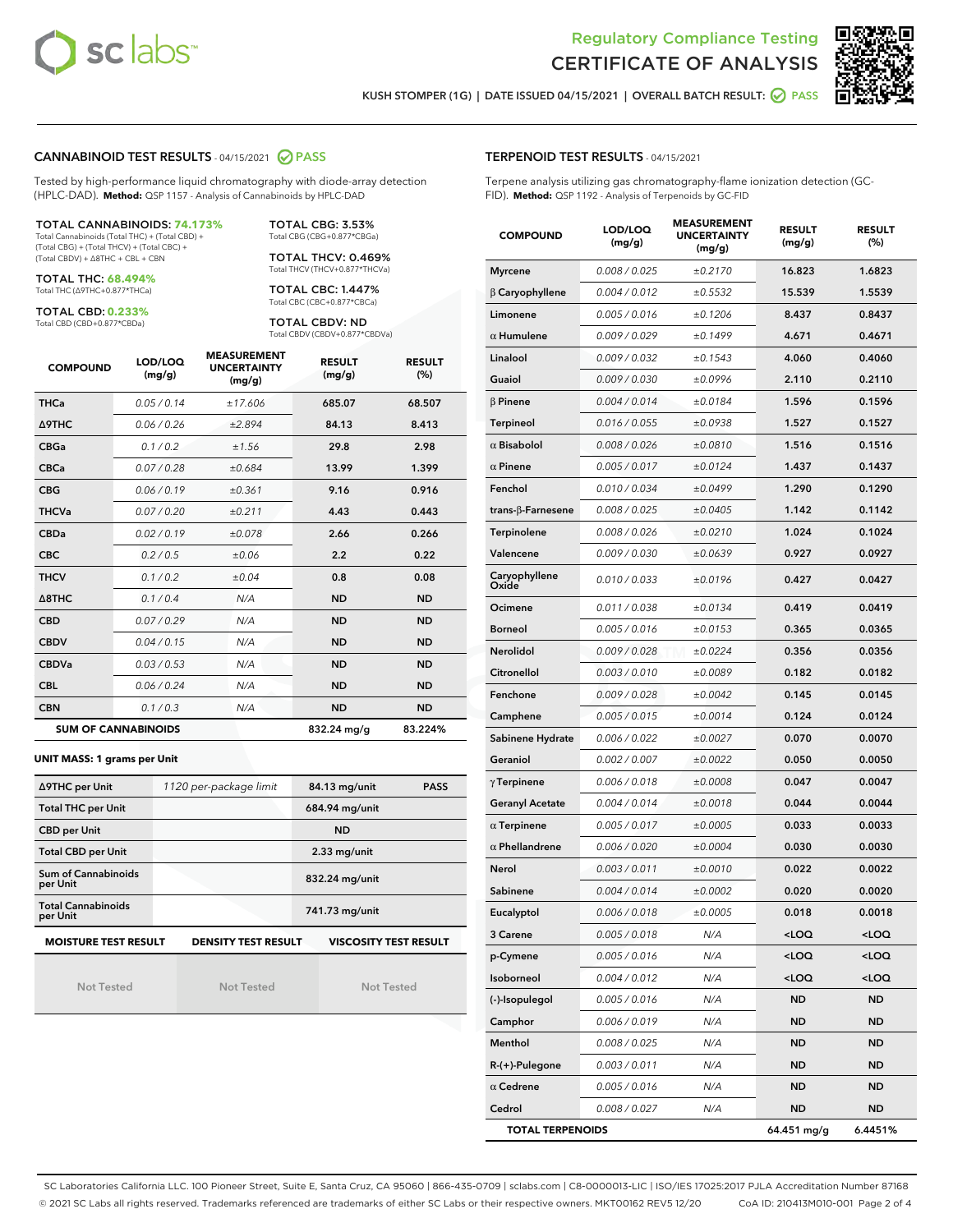



KUSH STOMPER (1G) | DATE ISSUED 04/15/2021 | OVERALL BATCH RESULT: **○** PASS

#### CATEGORY 1 PESTICIDE TEST RESULTS - 04/15/2021 @ PASS

Pesticide and plant growth regulator analysis utilizing high-performance liquid chromatography-mass spectrometry (HPLC-MS) or gas chromatography-mass spectrometry (GC-MS). \*GC-MS utilized where indicated. **Method:** QSP 1212 - Analysis of Pesticides and Mycotoxins by LC-MS or QSP 1213 - Analysis of Pesticides by GC-MS

| <b>COMPOUND</b>             | LOD/LOQ<br>$(\mu g/g)$ | <b>ACTION</b><br><b>LIMIT</b><br>$(\mu g/g)$ | <b>MEASUREMENT</b><br><b>UNCERTAINTY</b><br>$(\mu g/g)$ | <b>RESULT</b><br>$(\mu g/g)$ | <b>RESULT</b> |
|-----------------------------|------------------------|----------------------------------------------|---------------------------------------------------------|------------------------------|---------------|
| Aldicarb                    | 0.03 / 0.08            | $\ge$ LOD                                    | N/A                                                     | <b>ND</b>                    | <b>PASS</b>   |
| Carbofuran                  | 0.02/0.05              | $>$ LOD                                      | N/A                                                     | <b>ND</b>                    | <b>PASS</b>   |
| Chlordane*                  | 0.03 / 0.08            | $\ge$ LOD                                    | N/A                                                     | <b>ND</b>                    | <b>PASS</b>   |
| Chlorfenapyr*               | 0.03/0.10              | $>$ LOD                                      | N/A                                                     | <b>ND</b>                    | <b>PASS</b>   |
| Chlorpyrifos                | 0.02 / 0.06            | $\ge$ LOD                                    | N/A                                                     | <b>ND</b>                    | <b>PASS</b>   |
| Coumaphos                   | 0.02 / 0.07            | $\ge$ LOD                                    | N/A                                                     | <b>ND</b>                    | <b>PASS</b>   |
| Daminozide                  | 0.02 / 0.07            | $\ge$ LOD                                    | N/A                                                     | <b>ND</b>                    | <b>PASS</b>   |
| <b>DDVP</b><br>(Dichlorvos) | 0.03/0.09              | $\ge$ LOD                                    | N/A                                                     | <b>ND</b>                    | <b>PASS</b>   |
| Dimethoate                  | 0.03/0.08              | $>$ LOD                                      | N/A                                                     | <b>ND</b>                    | <b>PASS</b>   |
| Ethoprop(hos)               | 0.03/0.10              | $\ge$ LOD                                    | N/A                                                     | <b>ND</b>                    | <b>PASS</b>   |
| Etofenprox                  | 0.02 / 0.06            | $\ge$ LOD                                    | N/A                                                     | <b>ND</b>                    | <b>PASS</b>   |
| Fenoxycarb                  | 0.03 / 0.08            | $\ge$ LOD                                    | N/A                                                     | <b>ND</b>                    | <b>PASS</b>   |
| Fipronil                    | 0.03/0.08              | $>$ LOD                                      | N/A                                                     | <b>ND</b>                    | <b>PASS</b>   |
| Imazalil                    | 0.02 / 0.06            | $\ge$ LOD                                    | N/A                                                     | <b>ND</b>                    | <b>PASS</b>   |
| <b>Methiocarb</b>           | 0.02 / 0.07            | $\ge$ LOD                                    | N/A                                                     | <b>ND</b>                    | <b>PASS</b>   |
| Methyl<br>parathion         | 0.03/0.10              | $\ge$ LOD                                    | N/A                                                     | <b>ND</b>                    | <b>PASS</b>   |
| <b>Mevinphos</b>            | 0.03/0.09              | $>$ LOD                                      | N/A                                                     | <b>ND</b>                    | <b>PASS</b>   |
| Paclobutrazol               | 0.02 / 0.05            | $\ge$ LOD                                    | N/A                                                     | <b>ND</b>                    | <b>PASS</b>   |
| Propoxur                    | 0.03/0.09              | $\ge$ LOD                                    | N/A                                                     | <b>ND</b>                    | <b>PASS</b>   |
| Spiroxamine                 | 0.03 / 0.08            | $\ge$ LOD                                    | N/A                                                     | <b>ND</b>                    | <b>PASS</b>   |
| Thiacloprid                 | 0.03/0.10              | $\ge$ LOD                                    | N/A                                                     | <b>ND</b>                    | <b>PASS</b>   |

#### CATEGORY 2 PESTICIDE TEST RESULTS - 04/15/2021 @ PASS

| <b>COMPOUND</b>          | LOD/LOQ<br>$(\mu g/g)$ | <b>ACTION</b><br><b>LIMIT</b><br>$(\mu g/g)$ | <b>MEASUREMENT</b><br><b>UNCERTAINTY</b><br>$(\mu g/g)$ | <b>RESULT</b><br>$(\mu g/g)$ | <b>RESULT</b> |
|--------------------------|------------------------|----------------------------------------------|---------------------------------------------------------|------------------------------|---------------|
| Abamectin                | 0.03/0.10              | 0.1                                          | N/A                                                     | <b>ND</b>                    | <b>PASS</b>   |
| Acephate                 | 0.02/0.07              | 0.1                                          | N/A                                                     | <b>ND</b>                    | <b>PASS</b>   |
| Acequinocyl              | 0.02/0.07              | 0.1                                          | N/A                                                     | <b>ND</b>                    | <b>PASS</b>   |
| Acetamiprid              | 0.02/0.05              | 0.1                                          | N/A                                                     | <b>ND</b>                    | <b>PASS</b>   |
| Azoxystrobin             | 0.02/0.07              | 0.1                                          | N/A                                                     | <b>ND</b>                    | <b>PASS</b>   |
| <b>Bifenazate</b>        | 0.01/0.04              | 0.1                                          | N/A                                                     | <b>ND</b>                    | <b>PASS</b>   |
| <b>Bifenthrin</b>        | 0.02 / 0.05            | 3                                            | N/A                                                     | <b>ND</b>                    | <b>PASS</b>   |
| <b>Boscalid</b>          | 0.03/0.09              | 0.1                                          | N/A                                                     | <b>ND</b>                    | <b>PASS</b>   |
| Captan                   | 0.19/0.57              | 0.7                                          | N/A                                                     | <b>ND</b>                    | <b>PASS</b>   |
| Carbaryl                 | 0.02/0.06              | 0.5                                          | N/A                                                     | <b>ND</b>                    | <b>PASS</b>   |
| Chlorantranilip-<br>role | 0.04/0.12              | 10                                           | N/A                                                     | <b>ND</b>                    | <b>PASS</b>   |
| Clofentezine             | 0.03/0.09              | 0.1                                          | N/A                                                     | <b>ND</b>                    | <b>PASS</b>   |

#### CATEGORY 2 PESTICIDE TEST RESULTS - 04/15/2021 continued

| <b>COMPOUND</b>               | LOD/LOQ<br>(µg/g) | <b>ACTION</b><br>LIMIT<br>$(\mu g/g)$ | <b>MEASUREMENT</b><br><b>UNCERTAINTY</b><br>$(\mu g/g)$ | <b>RESULT</b><br>(µg/g) | <b>RESULT</b> |
|-------------------------------|-------------------|---------------------------------------|---------------------------------------------------------|-------------------------|---------------|
| Cyfluthrin                    | 0.12 / 0.38       | $\overline{c}$                        | N/A                                                     | ND                      | <b>PASS</b>   |
| Cypermethrin                  | 0.11 / 0.32       | $\mathcal{I}$                         | N/A                                                     | ND                      | PASS          |
| <b>Diazinon</b>               | 0.02 / 0.05       | 0.1                                   | N/A                                                     | <b>ND</b>               | <b>PASS</b>   |
| Dimethomorph                  | 0.03 / 0.09       | 2                                     | N/A                                                     | ND                      | <b>PASS</b>   |
| Etoxazole                     | 0.02 / 0.06       | 0.1                                   | N/A                                                     | ND                      | <b>PASS</b>   |
| Fenhexamid                    | 0.03 / 0.09       | 0.1                                   | N/A                                                     | <b>ND</b>               | <b>PASS</b>   |
| Fenpyroximate                 | 0.02 / 0.06       | 0.1                                   | N/A                                                     | <b>ND</b>               | <b>PASS</b>   |
| Flonicamid                    | 0.03 / 0.10       | 0.1                                   | N/A                                                     | ND                      | PASS          |
| Fludioxonil                   | 0.03 / 0.10       | 0.1                                   | N/A                                                     | ND                      | <b>PASS</b>   |
| Hexythiazox                   | 0.02 / 0.07       | 0.1                                   | N/A                                                     | ND                      | <b>PASS</b>   |
| Imidacloprid                  | 0.04 / 0.11       | 5                                     | N/A                                                     | ND                      | PASS          |
| Kresoxim-methyl               | 0.02 / 0.07       | 0.1                                   | N/A                                                     | ND                      | <b>PASS</b>   |
| <b>Malathion</b>              | 0.03 / 0.09       | 0.5                                   | N/A                                                     | <b>ND</b>               | <b>PASS</b>   |
| Metalaxyl                     | 0.02 / 0.07       | $\overline{c}$                        | N/A                                                     | ND                      | <b>PASS</b>   |
| Methomyl                      | 0.03 / 0.10       | 1                                     | N/A                                                     | <b>ND</b>               | <b>PASS</b>   |
| Myclobutanil                  | 0.03 / 0.09       | 0.1                                   | N/A                                                     | ND                      | <b>PASS</b>   |
| Naled                         | 0.02 / 0.07       | 0.1                                   | N/A                                                     | ND                      | <b>PASS</b>   |
| Oxamyl                        | 0.04 / 0.11       | 0.5                                   | N/A                                                     | ND                      | PASS          |
| Pentachloronitro-<br>benzene* | 0.03 / 0.09       | 0.1                                   | N/A                                                     | ND                      | <b>PASS</b>   |
| Permethrin                    | 0.04 / 0.12       | 0.5                                   | N/A                                                     | ND                      | <b>PASS</b>   |
| Phosmet                       | 0.03 / 0.10       | 0.1                                   | N/A                                                     | ND                      | PASS          |
| Piperonylbu-<br>toxide        | 0.02 / 0.07       | 3                                     | N/A                                                     | <b>ND</b>               | <b>PASS</b>   |
| Prallethrin                   | 0.03 / 0.08       | 0.1                                   | N/A                                                     | ND                      | <b>PASS</b>   |
| Propiconazole                 | 0.02 / 0.07       | 0.1                                   | N/A                                                     | ND                      | <b>PASS</b>   |
| Pyrethrins                    | 0.04 / 0.12       | 0.5                                   | N/A                                                     | ND                      | PASS          |
| Pyridaben                     | 0.02 / 0.07       | 0.1                                   | N/A                                                     | ND                      | <b>PASS</b>   |
| Spinetoram                    | 0.02 / 0.07       | 0.1                                   | N/A                                                     | ND                      | PASS          |
| Spinosad                      | 0.02 / 0.07       | 0.1                                   | N/A                                                     | ND                      | <b>PASS</b>   |
| Spiromesifen                  | 0.02 / 0.05       | 0.1                                   | N/A                                                     | <b>ND</b>               | <b>PASS</b>   |
| Spirotetramat                 | 0.02 / 0.06       | 0.1                                   | N/A                                                     | ND                      | <b>PASS</b>   |
| Tebuconazole                  | 0.02 / 0.07       | 0.1                                   | N/A                                                     | ND                      | PASS          |
| Thiamethoxam                  | 0.03 / 0.10       | 5                                     | N/A                                                     | ND                      | <b>PASS</b>   |
| Trifloxystrobin               | 0.03 / 0.08       | 0.1                                   | N/A                                                     | <b>ND</b>               | <b>PASS</b>   |

SC Laboratories California LLC. 100 Pioneer Street, Suite E, Santa Cruz, CA 95060 | 866-435-0709 | sclabs.com | C8-0000013-LIC | ISO/IES 17025:2017 PJLA Accreditation Number 87168 © 2021 SC Labs all rights reserved. Trademarks referenced are trademarks of either SC Labs or their respective owners. MKT00162 REV5 12/20 CoA ID: 210413M010-001 Page 3 of 4